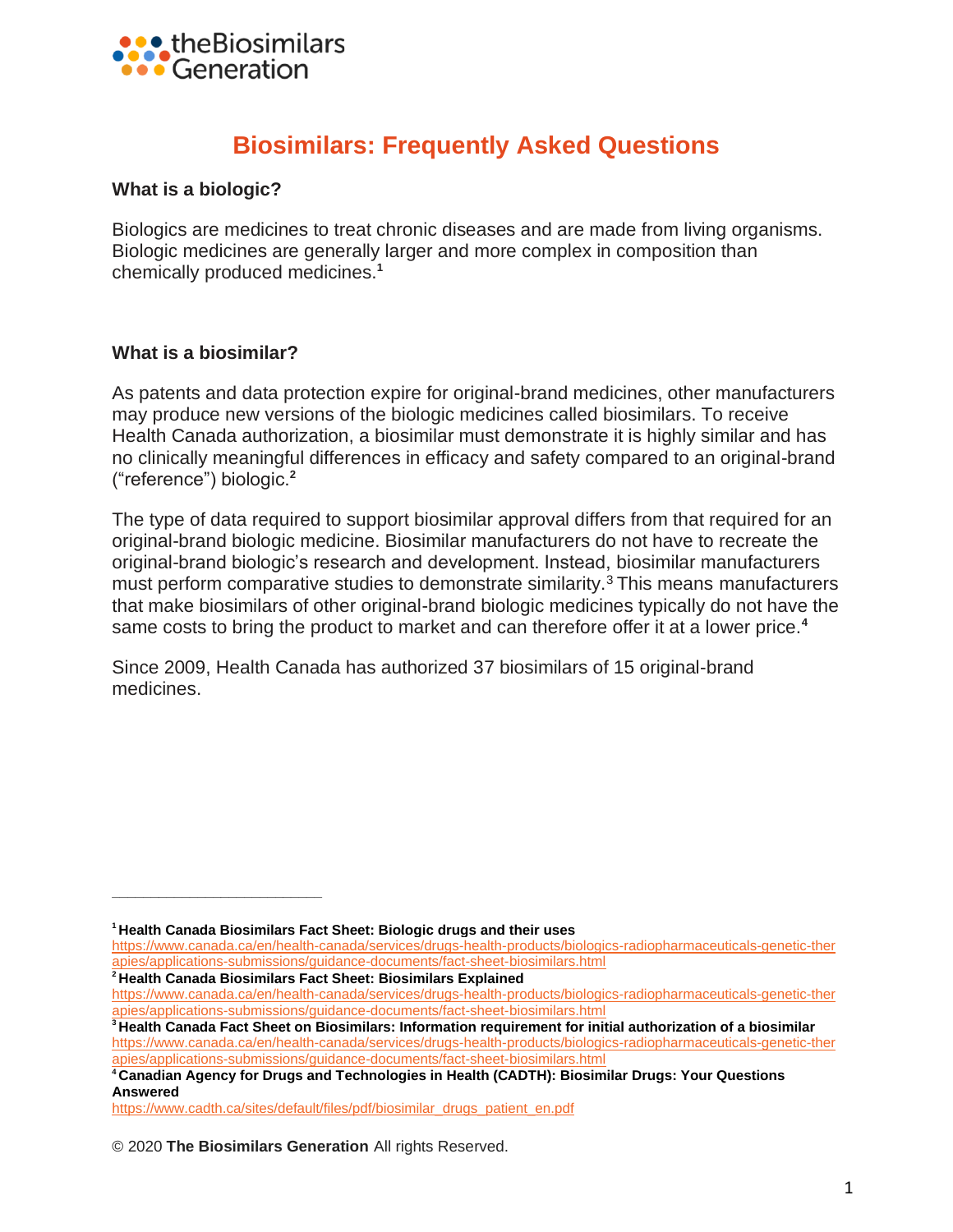

## **What is an original-brand (reference) biologic medicine?**

An original-brand biologic is a medicine that has been authorized for sale by Health Canada. It is also called a "reference" biologic because it is the medicine to which a biosimilar is compared. When the patents and data protection expire for an originalbrand medicine, other manufacturers may produce new versions of the biologic medicine called biosimilars.

## **Why do biosimilars cost less than original-brand biologics?**

A manufacturer of biologics must spend many years studying a new biologic medicine before it can be authorized for sale in Canada. The company then holds a patent on the medicine that prevents other companies from selling that product. This allows the original-brand manufacturer to earn back the money it spent on bringing the product to market. When the patent of an original-brand biologic expires, other manufacturers are allowed to make a biosimilar version of the medicine. Manufacturers that make biosimilars of other original-brand biologic medicines typically do not have the same costs to bring the product to market and can therefore offer it at a lower price.<sup>5</sup>

## **How are biosimilars different from generic medicines?**

Biosimilar and original-brand biologic medicines are not the same as the more common generic medicines. Generic medicines are small molecules that are chemically synthesized. They contain identical medicinal ingredients to their reference products. They are also administered, usually in pill form, in the same way as the original medications.

A biosimilar and its original-brand biologic medicine, administered by injection or infusion, can be shown to be highly similar, but not identical. This is because biologic medicines:

• are often large and complex

**\_\_\_\_\_\_\_\_\_\_\_\_\_\_\_\_\_\_\_\_\_\_\_\_\_\_\_**

• are made from living cells rather than with chemicals and so are naturally variable

Compared to generics, more studies are needed for the regulatory approval of a biosimilar in order to demonstrate that it is highly similar to its reference biologic medicine.

**<sup>5</sup>Canadian Agency for Drugs and Technologies in Health (CADTH): Biosimilar Drugs: Your Questions Answered**

[https://www.cadth.ca/sites/default/files/pdf/biosimilar\\_drugs\\_patient\\_en.pdf](https://www.cadth.ca/sites/default/files/pdf/biosimilar_drugs_patient_en.pdf)

<sup>© 2020</sup> **The Biosimilars Generation** All rights Reserved. 2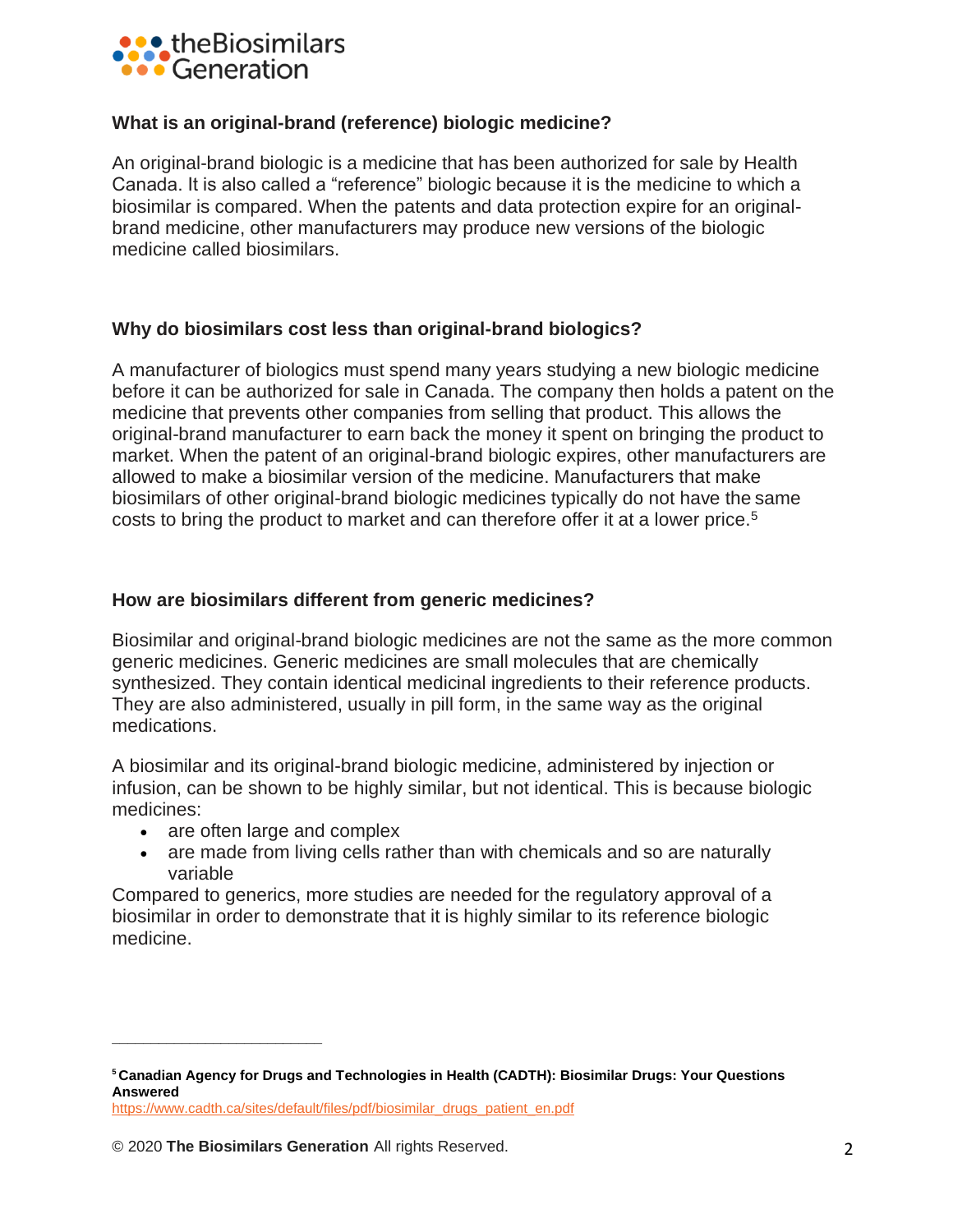

#### **How is similarity between a biosimilar and its original-brand biologic shown?**

Biosimilar manufacturers must provide information to Health Canada comparing the biosimilar with the original-brand biologic medicine. Similarity is demonstrated beginning with structural and functional studies and continuing with human clinical studies. Because the purpose of these studies is to demonstrate similarity, "the type of data Health Canada requires to support biosimilar authorization differs from that required for a stand-alone biologic drug."<sup>6</sup>

## **What is "switching"?**

For the past five years, provincial drug plans across Canada have listed biosimilar brands ahead of original-brand biologics for treatment-naïve patients (patients who have not previously received the original-brand biologic). Since 2019, some provincial formularies have begun implementing "switch" policies that change coverage for specific biologic medicines. In May 2021, Quebec became the fourth province in Canada to implement biosimilars transition policy, following the implementation of similar initiatives by Quebec, New Brunswick, Alberta and British Columbia.<sup>7</sup> Under a switch policy, patients and their prescribers have a certain period to discuss switching from an originator brand to a biosimilar brand. Patients unable to switch or who have an adverse response to the biosimilar can seek exceptional "special authority" coverage for the original-brand biologic.<sup>8</sup>

In the context of biosimilar use, Health Canada "considers switching between authorized products to refer to a change from routine use of one specific product to routine use of another specific product. Patients and healthcare providers can have confidence that biosimilars are effective and safe for each of their authorized indications. No differences are expected in efficacy and safety following a change in routine use between a biosimilar and its reference biologic drug in an authorized indication."9

**\_\_\_\_\_\_\_\_\_\_\_\_\_\_\_\_\_\_\_\_\_\_\_\_\_\_\_**

**<sup>9</sup> Health Canada Fact Sheet on Biosimilars: Switching**

© 2020 **The Biosimilars Generation** All rights Reserved. 3

**<sup>6</sup> Health Canada Biosimilars Fact Sheet**:

[https://www.canada.ca/en/health-canada/services/drugs-health-products/biologics-radiopharmaceuticals-genetic](https://www.canada.ca/en/health-canada/services/drugs-health-products/biologics-radiopharmaceuticals-genetic-therapies/applications-submissions/guidance-documents/fact-sheet-biosimilars.html)[therapies/applications-submissions/guidance-documents/fact-sheet-biosimilars.html](https://www.canada.ca/en/health-canada/services/drugs-health-products/biologics-radiopharmaceuticals-genetic-therapies/applications-submissions/guidance-documents/fact-sheet-biosimilars.html)

**<sup>7</sup> BC Biosimilars Initiative for Patients**

[https://www2.gov.bc.ca/gov/content/health/health-drug-coverage/pharmacare-for-bc-residents/what-we-cover/drug](https://www2.gov.bc.ca/gov/content/health/health-drug-coverage/pharmacare-for-bc-residents/what-we-cover/drug-coverage/biosimilars-initiative-patients)[coverage/biosimilars-initiative-patients](https://www2.gov.bc.ca/gov/content/health/health-drug-coverage/pharmacare-for-bc-residents/what-we-cover/drug-coverage/biosimilars-initiative-patients)

**Alberta Blue Cross: Government Sponsored Biosimilars Initiative**

<https://www.ab.bluecross.ca/government-plan/biosimilar-initiative.php>

**New Brunswick Biosimilars Initiative**

<https://www2.gnb.ca/content/gnb/en/departments/health/MedicarePrescriptionDrugPlan/NBDrugPlan/biosimilars.html> **Government of Quebec: Prescription Drug Insurance – Coverage of Biosimilar Drugs**

<https://www.ramq.gouv.qc.ca/en/citizens/prescription-drug-insurance/know-conditions-coverage> **<sup>8</sup> BC Biosimilars Initiative for Patients**

[https://www2.gov.bc.ca/gov/content/health/health-drug-coverage/pharmacare-for-bc-residents/what-we-cover/drug](https://www2.gov.bc.ca/gov/content/health/health-drug-coverage/pharmacare-for-bc-residents/what-we-cover/drug-coverage/biosimilars-initiative-patients)[coverage/biosimilars-initiative-patients](https://www2.gov.bc.ca/gov/content/health/health-drug-coverage/pharmacare-for-bc-residents/what-we-cover/drug-coverage/biosimilars-initiative-patients)

[https://www.canada.ca/en/health-canada/services/drugs-health-products/biologics-radiopharmaceuticals-genetic](https://www.canada.ca/en/health-canada/services/drugs-health-products/biologics-radiopharmaceuticals-genetic-therapies/applications-submissions/guidance-documents/fact-sheet-biosimilars.html)[therapies/applications-submissions/guidance-documents/fact-sheet-biosimilars.html](https://www.canada.ca/en/health-canada/services/drugs-health-products/biologics-radiopharmaceuticals-genetic-therapies/applications-submissions/guidance-documents/fact-sheet-biosimilars.html)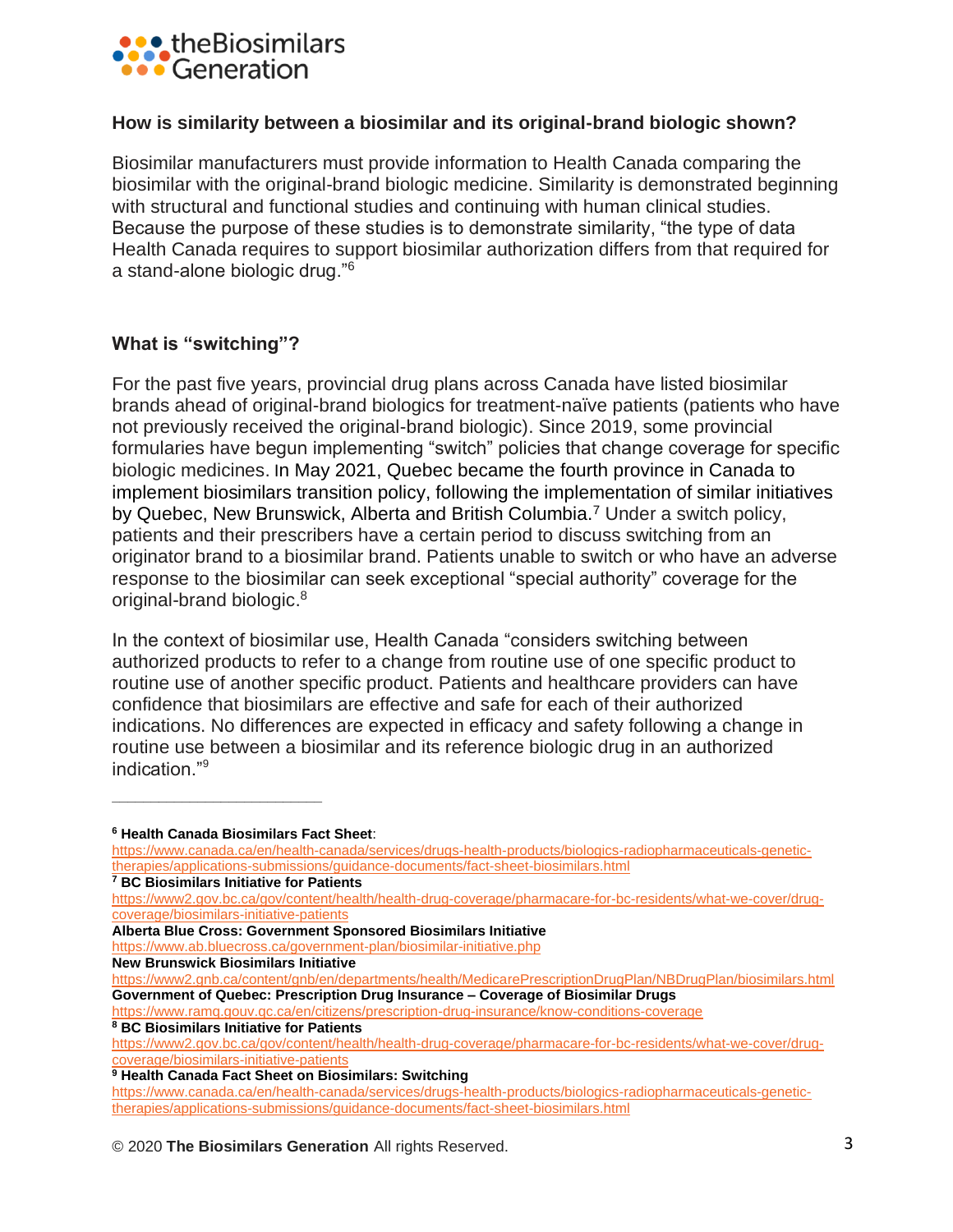

Prior to switching, both physicians and their patients must be fully informed and have all available information about the biosimilar medicine, such as details about the reimbursement policy, patient support program information, including contact names and phone numbers.

## **What are the risks using a biologic (original-brand or biosimilar)?**

Patients understandably have many questions when prescribed a biologic, whether it's an originator or biosimilar. This places a great deal of importance on the conversation about biologics between a patient and their healthcare provider that takes into consideration benefits and risks, patient treatment goals and tolerance for side effects.

For people living with inflammatory bowel disease, rheumatoid arthritis, spondyloarthropaties, and psoriasis, the greatest risk while taking a biologic is infection. Biologic medications – originator or biosimilar - may make it harder for these patients' immune system to fight off infections.<sup>10</sup> The likelihood of experiencing infection or any other side effects vary from person to person.

Health Canada requires all biologic manufacturers to monitor the safety profile of their medication and ensure that the product monograph (label) for each of their medications is up to date and supports effective and safe conditions of use.**<sup>11</sup>** The product monograph is also where patients and healthcare providers can find specific information about potential risks.

Health Canada, in collaboration with the Public Health Agency of Canada, also monitors biologic adverse events, investigates complaints and problem reports, maintains post approval surveillance, and manages recalls, as required.

**\_\_\_\_\_\_\_\_\_\_\_\_\_\_\_\_\_\_\_\_\_\_\_\_\_\_\_**

**<sup>10</sup> Arthritis Research Canada: Biologics and Biosimilars for the Treatment of Inflammatory Arthritis** [https://arthritis.ca/getmedia/d77ec1aa-62ee-496d-9902-b82f3df88eb8/Biologics-and-Biosimilars-for-Treatment-of-](https://arthritis.ca/getmedia/d77ec1aa-62ee-496d-9902-b82f3df88eb8/Biologics-and-Biosimilars-for-Treatment-of-Arth%20ritis-ENG.pdf)[Arth%20ritis-ENG.pdf](https://arthritis.ca/getmedia/d77ec1aa-62ee-496d-9902-b82f3df88eb8/Biologics-and-Biosimilars-for-Treatment-of-Arth%20ritis-ENG.pdf)

**<sup>11</sup> Health Canada Fact Sheet on Biosimilars: Safety related updates to biosimilar product monographs** [https://www.canada.ca/en/health-canada/services/drugs-health-products/biologics-radiopharmaceuticals-genetic](https://www.canada.ca/en/health-canada/services/drugs-health-products/biologics-radiopharmaceuticals-genetic-therapies/applications-submissions/guidance-documents/fact-sheet-biosimilars.html)[therapies/applications-submissions/guidance-documents/fact-sheet-biosimilars.html](https://www.canada.ca/en/health-canada/services/drugs-health-products/biologics-radiopharmaceuticals-genetic-therapies/applications-submissions/guidance-documents/fact-sheet-biosimilars.html)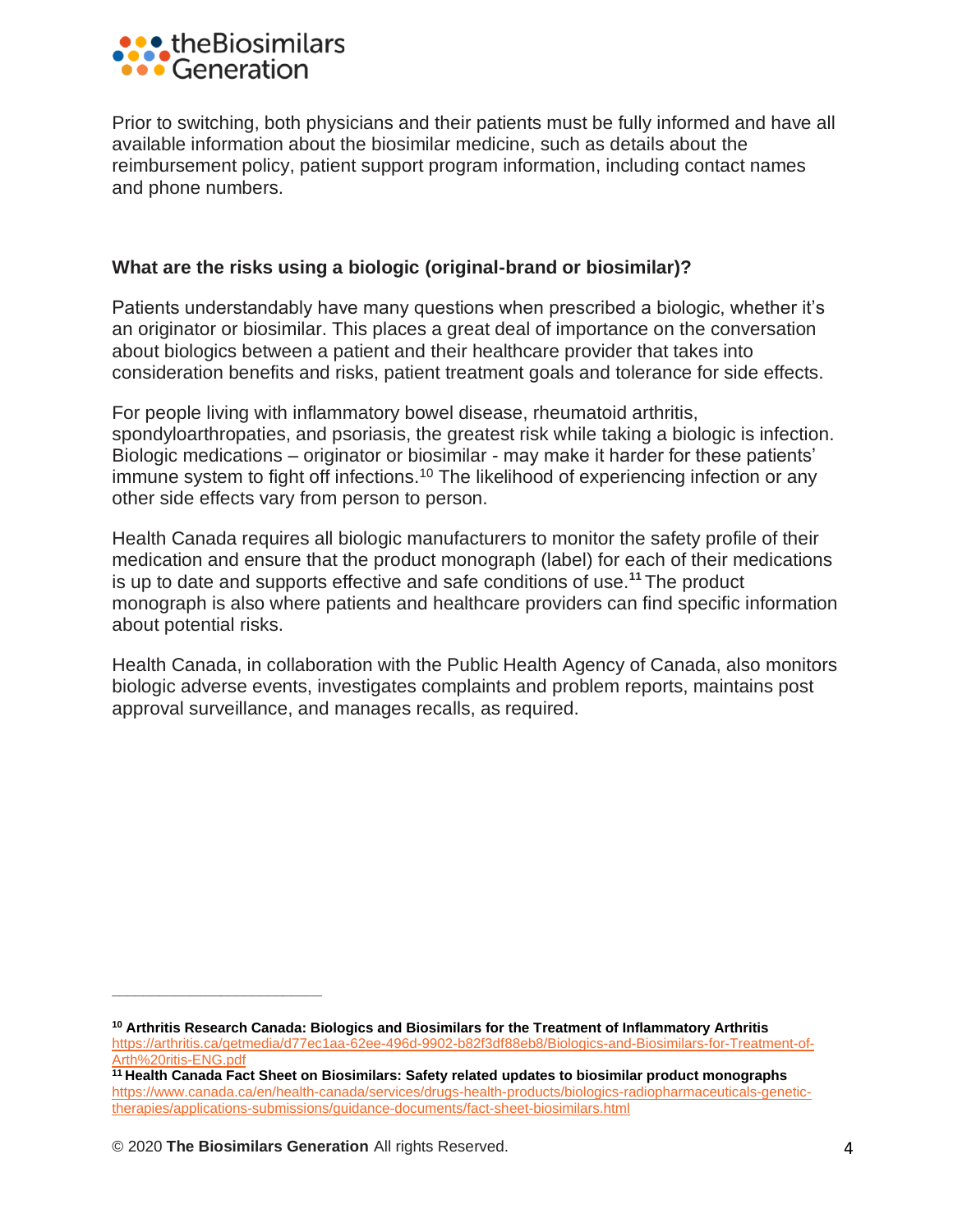

#### **What should you do if a healthcare provider offers you a biosimilar medicine?**

Deciding on a treatment option is a crucial one and should be based on a discussion between the clinician and patient that takes into consideration benefits and risks, patient treatment goals and tolerance for side effects, accessibility of treatment and affordability.

Your specialist or pharmacist will have valuable information about biosimilars. You should also look for additional evidence-based information from your provincial drug plan or private health insurer, patient groups or pharmaceutical manufacturers. Patients who feel they understand their treatment option, who trust their healthcare professionals, and who understand that there is a support plan in place are likely to achieve better outcomes.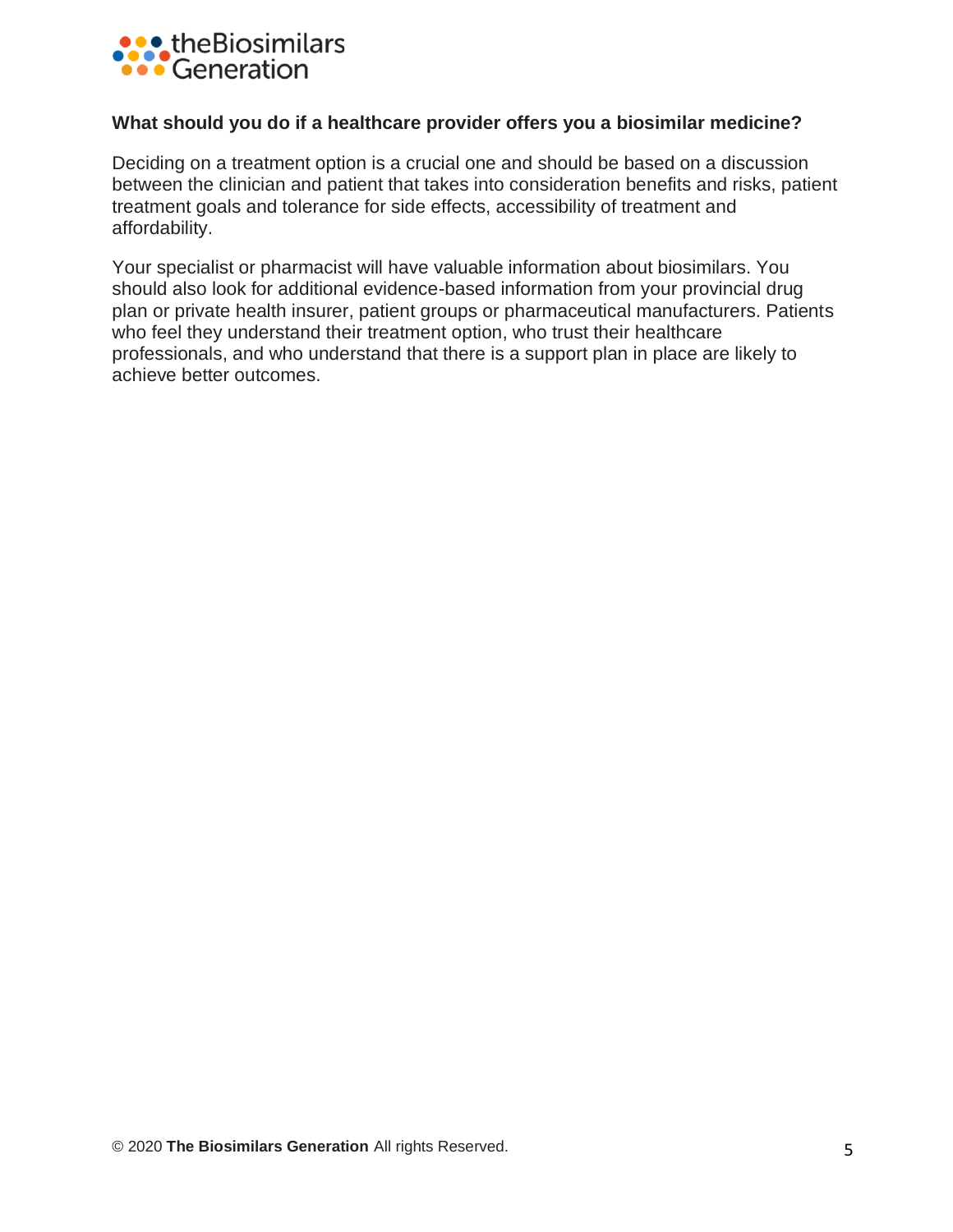

# **Biosimilars Glossary**

## **Biologics (original-brand biologics and biosimilars)**

Biologic medicines come from living organisms or from their cells and are often made using biotechnology. They are used to treat diseases and medical conditions including anemia, hormone deficiency, inflammatory arthritis, certain types of cancer, diabetes, inflammatory bowel disease and psoriasis. Biologics are generally larger and more complex than chemically produced medicines.

#### **Biosimilars**

As patents expire for originator medicines, manufacturers may produce new versions of the biologic medicines called biosimilars.

To receive Health Canada's authorization for sale, a biosimilar must demonstrate that there are no clinically meaningful differences in terms of physiochemical structure, function, efficacy and safety and immunogenicity. Clinical efficacy studies must demonstrate that the therapeutic effects of the biosimilar (both risk and benefit) are consistent. 12

After a medicine is authorized for sale, post-market analyses and studies can further demonstrate no meaningful differences in clinical efficacy between a biosimilar and the original-brand biologic. 13

Since 2009, Health Canada has authorized for sale 37 biosimilars of 15 original-brand medicines.

## **Original-brand biologic**

**\_\_\_\_\_\_\_\_\_\_\_\_\_\_\_\_\_\_\_\_\_\_\_\_\_\_\_**

Original-brand biologics are biologic medicines already authorized for sale (also known as the reference biologic). When the patent of an original-brand biologic expires, pharmaceutical manufacturers are allowed to make a biosimilar version or follow-on medicine of the original-brand biologic.

**<sup>12</sup> Health Canada Biosimilars Fact Sheet: Roles of structural and functional, non-clinical and clinical studies**  [https://www.canada.ca/en/health-canada/services/drugs-health-products/biologics-radiopharmaceuticals-genetic-ther](https://www.canada.ca/en/health-canada/services/drugs-health-products/biologics-radiopharmaceuticals-genetic-ther%20apies/applications-submissions/guidance-documents/fact-sheet-biosimilars.html)  [apies/applications-submissions/guidance-documents/fact-sheet-biosimilars.html](https://www.canada.ca/en/health-canada/services/drugs-health-products/biologics-radiopharmaceuticals-genetic-ther%20apies/applications-submissions/guidance-documents/fact-sheet-biosimilars.html)

**<sup>13</sup> Health Canada: Biosimilar biologic drugs in Canada: Fact Sheet – How we monitor the safety of biosimilars after they have been authorized** 

[https://www.canada.ca/en/health-canada/services/drugs-health-products/biologics-radiopharmaceuticals-genetic-ther](https://www.canada.ca/en/health-canada/services/drugs-health-products/biologics-radiopharmaceuticals-genetic-ther%20apies/applications-submissions/guidance-documents/fact-sheet-biosimilars.html#a9)  [apies/applications-submissions/guidance-documents/fact-sheet-biosimilars.html#a9](https://www.canada.ca/en/health-canada/services/drugs-health-products/biologics-radiopharmaceuticals-genetic-ther%20apies/applications-submissions/guidance-documents/fact-sheet-biosimilars.html#a9)

<sup>© 2020</sup> **The Biosimilars Generation** All rights Reserved. 6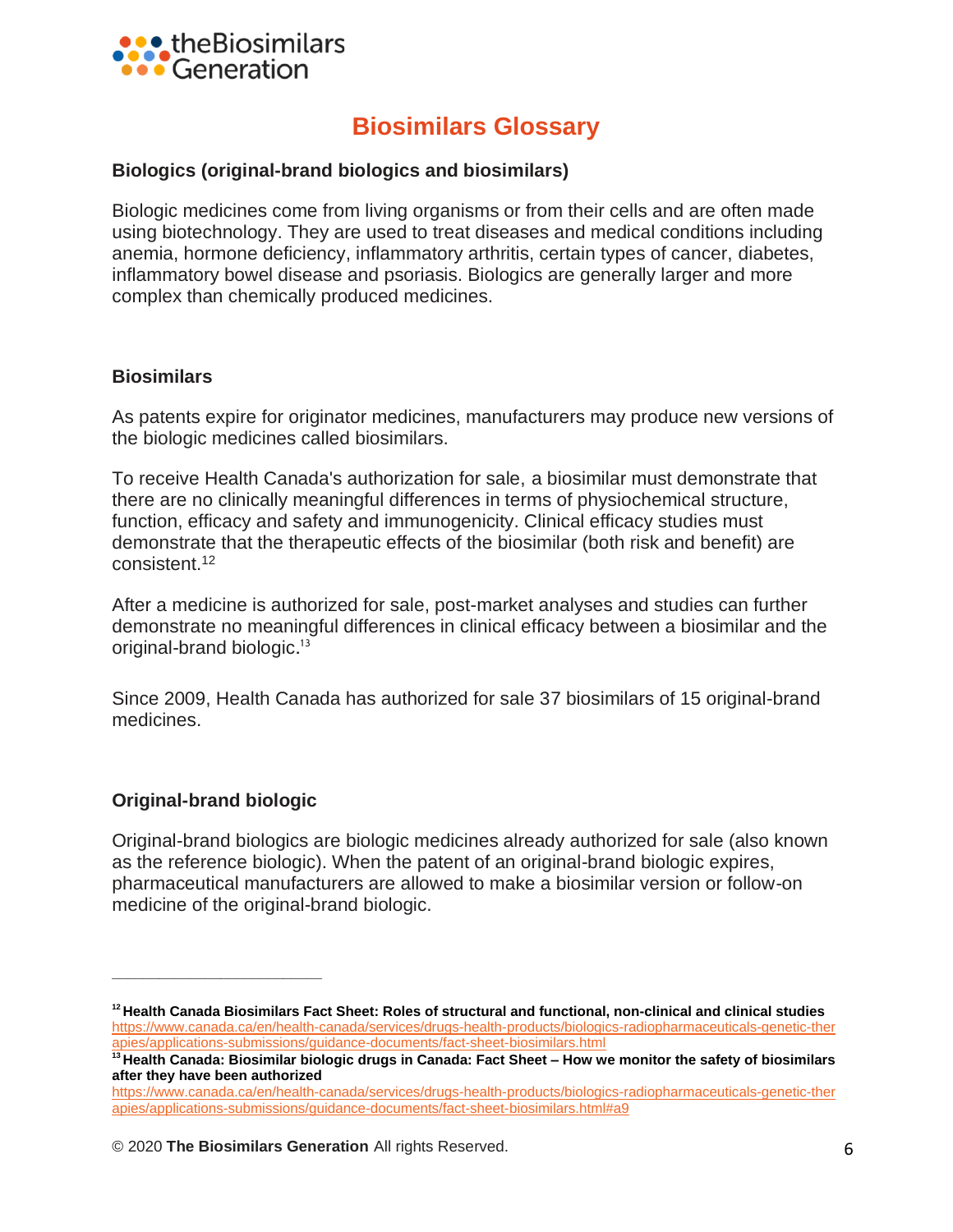

# **Authorization**

Medicines are authorized for sale in Canada once they have successfully gone through the drug review process. This process involves the review of a drug application by scientists in the Health Products and Food Branch of Health Canada, and on occasion, outside experts, to assess the safety, efficacy and quality of a medicine.<sup>14</sup>

Throughout the process, the safety and well being of Canadians is the paramount concern.

## **Generics**

Generic medicines are small molecules that are chemically synthesized and are equivalent to the original-brand name products both pharmaceutically and therapeutically. In other words, they feature the same amount of active ingredient(s) and the same dosage forms and also meet the same applicable (and other) standards of strength, quality, purity and identification. They are also administered, usually in pill form, in the same way as the original medications.

# **Switching**

For the past five years, provincial drug plans across Canada have listed biosimilar brands ahead of original-brand biologics for treatment-naïve patients (patients who have not previously received the original-brand biologic). Since 2019, some provincial formularies have begun implementing "switch" policies that change coverage for specific biologic medicines. 15

Under a switch policy, patients and their prescribers have a certain period to discuss switching from an originator brand to a biosimilar brand. Patients unable to switch or who have an adverse response to the biosimilar can seek exceptional "special authority" coverage for the original-brand biologic.16

**<sup>15</sup> BC Biosimilars Initiative for Patients**

**\_\_\_\_\_\_\_\_\_\_\_\_\_\_\_\_\_\_\_\_\_\_\_\_\_\_\_**

**Alberta Blue Cross: Government Sponsored Biosimilars Initiative**

<https://www.ab.bluecross.ca/government-plan/biosimilar-initiative.php>

<https://www.ramq.gouv.qc.ca/en/citizens/prescription-drug-insurance/know-conditions-coverage> **<sup>16</sup> BC Biosimilars Initiative for Patients**

**<sup>14</sup> Health Canada: How Drugs are Reviewed in Canada**

[https://www.canada.ca/en/health-canada/services/drugs-health-products/drug-products/fact-sheets/drugs-reviewed](https://www.canada.ca/en/health-canada/services/drugs-health-products/drug-products/fact-sheets/drugs-reviewed-canada.html)[canada.html](https://www.canada.ca/en/health-canada/services/drugs-health-products/drug-products/fact-sheets/drugs-reviewed-canada.html)

[https://www2.gov.bc.ca/gov/content/health/health-drug-coverage/pharmacare-for-bc-residents/what-we-cover/drug](https://www2.gov.bc.ca/gov/content/health/health-drug-coverage/pharmacare-for-bc-residents/what-we-cover/drug-coverage/biosimilars-initiative-patients)[coverage/biosimilars-initiative-patients](https://www2.gov.bc.ca/gov/content/health/health-drug-coverage/pharmacare-for-bc-residents/what-we-cover/drug-coverage/biosimilars-initiative-patients)

**New Brunswick Biosimilars Initiative**

<https://www2.gnb.ca/content/gnb/en/departments/health/MedicarePrescriptionDrugPlan/NBDrugPlan/biosimilars.html> **Government of Quebec: Prescription Drug Insurance – Coverage of Biosimilar Drugs**

[https://www2.gov.bc.ca/gov/content/health/health-drug-coverage/pharmacare-for-bc-residents/what-we-cover/drug](https://www2.gov.bc.ca/gov/content/health/health-drug-coverage/pharmacare-for-bc-residents/what-we-cover/drug-coverage/biosimilars-initiative-patients)[coverage/biosimilars-initiative-patients](https://www2.gov.bc.ca/gov/content/health/health-drug-coverage/pharmacare-for-bc-residents/what-we-cover/drug-coverage/biosimilars-initiative-patients)

<sup>© 2020</sup> **The Biosimilars Generation** All rights Reserved. 7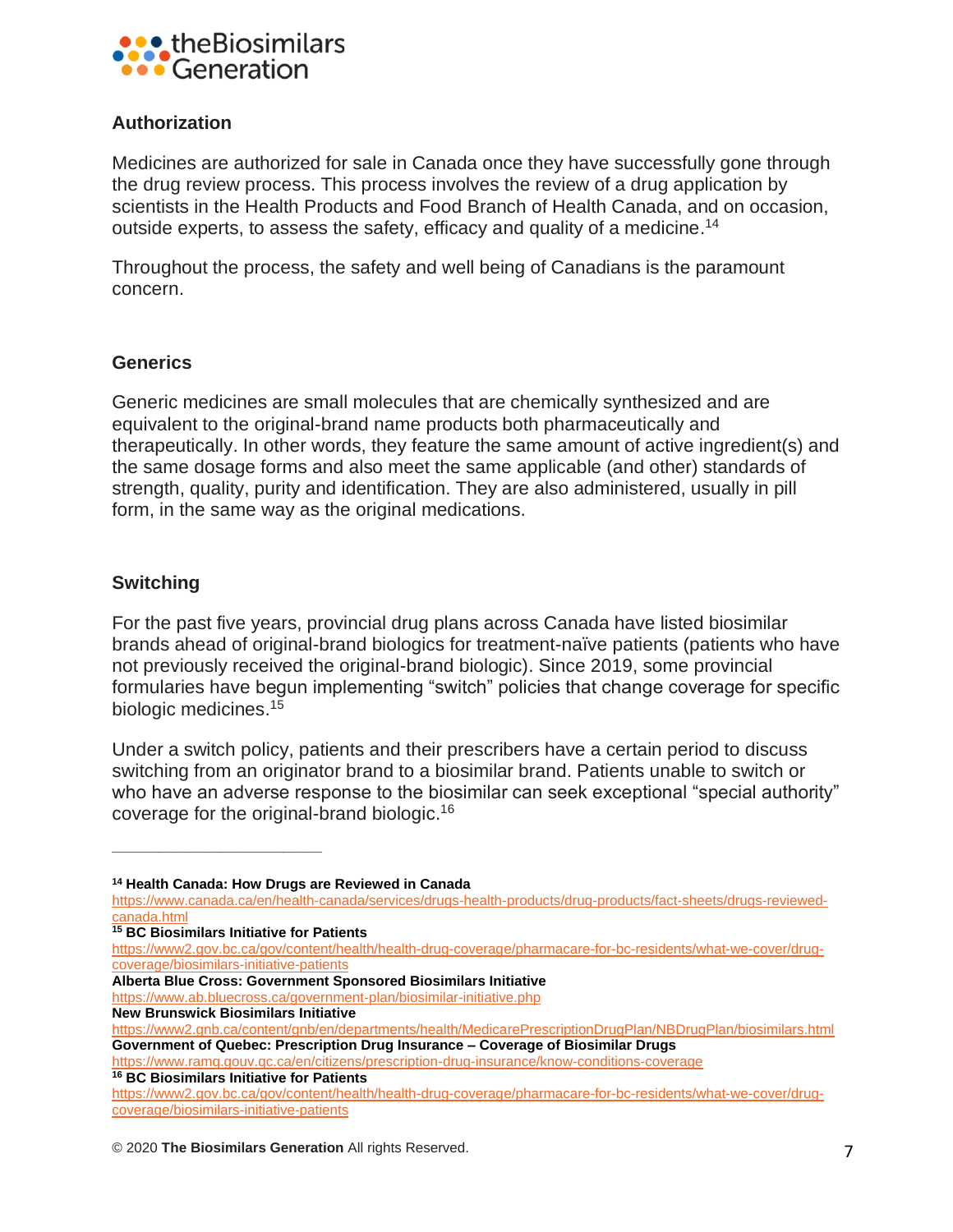

In the context of biosimilar use, Health Canada "considers switching between authorized products to refer to a change from routine use of one specific product to routine use of another specific product. Patients and healthcare providers can have confidence that biosimilars are effective and safe for each of their authorized indications. No differences are expected in efficacy and safety following a change in routine use between a biosimilar and its reference biologic drug in an authorized indication."**<sup>17</sup>**

Prior to switching, both physicians and their patients must be fully informed and have all available information about the biosimilar medicine, such as details about the reimbursement policy, patient support program information, including contact names and phone numbers.

#### **Immunogenicity**

The immune system has evolved to recognize foreign proteins in the body. Biologics are usually injected into the body and the immune system often reacts to them. This reaction is referred to as the immunogenicity of the product.

Sometimes immunogenicity can only be detected using sophisticated laboratory tests and has no impact on the patient. In other cases, immunogenicity can impact patient safety or how well the medication works.

Health Canada is addressing immunogenicity as part of the comparative clinical trials required for authorization of biosimilars. In addition, biosimilar manufacturers are responsible to monitor the immunogenicity potential of the biosimilar after it is on the Canadian market.**<sup>18</sup>**

#### **Interchangeability**

**\_\_\_\_\_\_\_\_\_\_\_\_\_\_\_\_\_\_\_\_\_\_\_\_\_\_\_**

In Canada, interchangeability often refers to the ability for a patient to be changed from one medicine to another equivalent medicine by a pharmacist, without the intervention of the doctor who wrote the prescription when it has been deemed interchangeable by a Provincial or Territorial regulatory body. For instance, this is a common practice for medicines that are off patent and have been deemed interchangeable with their generic equivalent.

**<sup>17</sup> Health Canada Fact Sheet on Biosimilars: Switching**

[https://www.canada.ca/en/health-canada/services/drugs-health-products/biologics-radiopharmaceuticals-genetic](https://www.canada.ca/en/health-canada/services/drugs-health-products/biologics-radiopharmaceuticals-genetic-therapies/applications-submissions/guidance-documents/fact-sheet-biosimilars.html)[therapies/applications-submissions/guidance-documents/fact-sheet-biosimilars.html](https://www.canada.ca/en/health-canada/services/drugs-health-products/biologics-radiopharmaceuticals-genetic-therapies/applications-submissions/guidance-documents/fact-sheet-biosimilars.html)

**<sup>18</sup> Health Canada: Biosimilar biologic drugs in Canada: Fact Sheet - Immunogenicity and how we address it for biosimilars**

[https://www.canada.ca/en/health-canada/services/drugs-health-products/biologics-radiopharmaceuticals-genetic](https://www.canada.ca/en/health-canada/services/drugs-health-products/biologics-radiopharmaceuticals-genetic-therapies/applications-submissions/guidance-documents/fact-sheet-biosimilars.html#a1)[therapies/applications-submissions/guidance-documents/fact-sheet-biosimilars.html#a1](https://www.canada.ca/en/health-canada/services/drugs-health-products/biologics-radiopharmaceuticals-genetic-therapies/applications-submissions/guidance-documents/fact-sheet-biosimilars.html#a1)

<sup>© 2020</sup> **The Biosimilars Generation** All rights Reserved. 8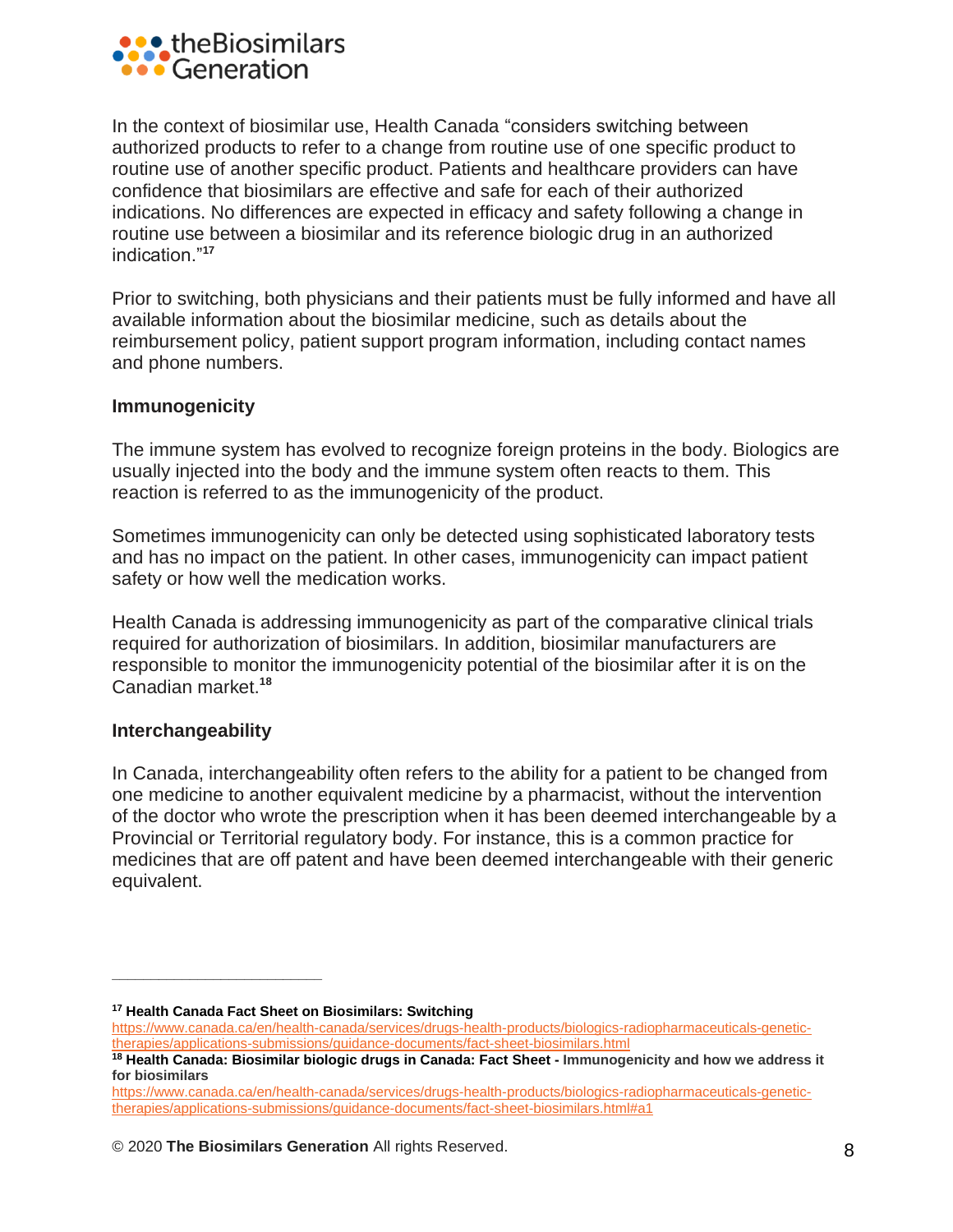

At present and as it relates to biosimilars, Health Canada has declared biosimilars not to be interchangeable with their originator biologic.**<sup>19</sup>** Health Canada's authorization of a biosimilar is independent of provincial, territorial, or private drug plan decisions regarding its formulary listing and reimbursement or any decision as to interchangeability between these medicines.

According to the new guidance from Health Canada, interchangeability decisions rest with provincial or territorial governments, which also regulate pharmacy substitution practices.

# **Extrapolation**

Once studies show that the biosimilar is highly similar to the reference biologic medicine with no clinically meaningful differences, Health Canada can authorize the biosimilar for the same indications as the reference biologic medicine, based on the previously established efficacy and safety of the reference biologic medicine in each indication.**<sup>20</sup>**

This concept is often called extrapolation or extension of indications, and it avoids the unnecessary repetition of clinical studies.

An indication is a term that means the use of a medicine to treat a specific disease or medical condition. Many biologic medicines are authorized for more than one indication. Authorization of each indication is also supported by scientific knowledge and the medical literature about the:

• biosimilar

**\_\_\_\_\_\_\_\_\_\_\_\_\_\_\_\_\_\_\_\_\_\_\_\_\_\_\_**

- reference biologic medicine
- mechanism of action of the medicine in the specific diseases or medical conditions involved

Patients and prescribers can have confidence in the use of a biosimilar in each indication authorized by Health Canada.

**<sup>19</sup> Health Canada: Biosimilar biologic drugs in Canada: Fact Sheet - Interchangeability** 

[https://www.canada.ca/en/health-canada/services/drugs-health-products/biologics-radiopharmaceuticals-genetic-ther](https://www.canada.ca/en/health-canada/services/drugs-health-products/biologics-radiopharmaceuticals-genetic-ther%20apies/applications-submissions/guidance-documents/fact-sheet-biosimilars.html#a9)  [apies/applications-submissions/guidance-documents/fact-sheet-biosimilars.html#a9](https://www.canada.ca/en/health-canada/services/drugs-health-products/biologics-radiopharmaceuticals-genetic-ther%20apies/applications-submissions/guidance-documents/fact-sheet-biosimilars.html#a9)

**<sup>20</sup> Health Canada: Biosimilar biologic drugs in Canada: Fact Sheet – Authorizing Indications**  [https://www.canada.ca/en/health-canada/services/drugs-health-products/biologics-radiopharmaceuticals-genetic-ther](https://www.canada.ca/en/health-canada/services/drugs-health-products/biologics-radiopharmaceuticals-genetic-ther%20apies/applications-submissions/guidance-documents/fact-sheet-biosimilars.html#a9)  [apies/applications-submissions/guidance-documents/fact-sheet-biosimilars.html#a9](https://www.canada.ca/en/health-canada/services/drugs-health-products/biologics-radiopharmaceuticals-genetic-ther%20apies/applications-submissions/guidance-documents/fact-sheet-biosimilars.html#a9)

<sup>© 2020</sup> **The Biosimilars Generation** All rights Reserved. 9